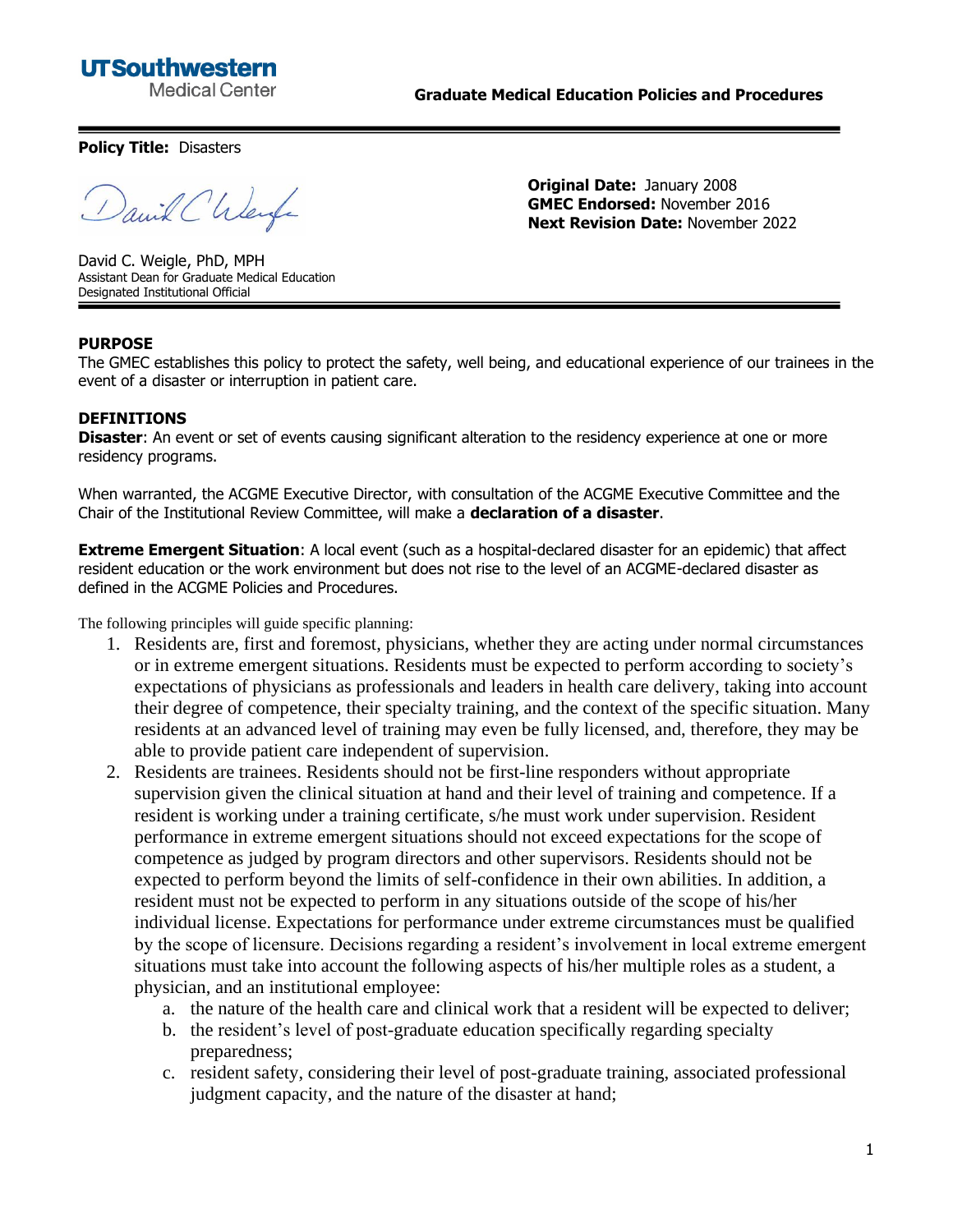# **UTSouthwestern**

**Medical Center** 

## **Graduate Medical Education Policies and Procedures**

- d. board certification eligibility during or after a prolonged extreme emergent situation; reasonable expectations for duration of engagement in the extreme emergent situation; and,
- e. self-limitations according to the resident's maturity to act under significant stress or even duress.

**Educational Experience**: If an adequate educational experience cannot be provided for each resident/fellow the sponsoring institution will:

- 1. Arrange temporary transfers to other programs/institutions until such time as the residency/fellowship program can provide an adequate educational experience for each of its residents/fellows.
- 2. Cooperate in and facilitate permanent transfers to other programs/institutions. Programs/institutions will make the keep/transfer decision expeditiously so as to maximize the likelihood that each resident will timely complete the resident year.
- 3. Inform each transferred resident of the minimum duration of his/her temporary transfer, and continue to keep each resident informed of the minimum duration. If and when a program decides that a temporary transfer will continue to and/or through the end of a residency year, it must so inform each such transferred resident.

**Financial support**: The Designated Institutional Official (DIO) will collaborate with leadership of appropriate funding institutions to identify ongoing arrangements for salary and benefits for displaced residents.

### **Communications: At the Institutional Level:**

- 1. The program directors' (PDs) first point of contact for answers to questions regarding a local extreme emergent situation is the GME Office/DIO. The GME Office will provide guidance and information.
- 2. The DIO will contact the Executive Director, Institutional Review Committee (ED-IRC) via telephone only if an extreme emergent situation causes serious, extended disruption to resident assignments, educational infrastructure or clinical operations that might affect the Sponsoring Institution's or any of its programs' ability to conduct resident education in substantial compliance with ACGME Institutional, Common, and specialty-specific Program Requirements. On behalf of the Sponsoring Institution, the DIO will provide information to the ED-IRC regarding the extreme emergent situation and the status of the educational environment for its accredited programs resulting from the emergency.
- 3. Given the complexity of some events, the ED-IRC may request that the DIO submit a written description of the disruptions at the Institution and details regarding activities the Institution has undertaken in response. Additional updates to this information may be requested based on the duration of the event.
- 4. The DIO will receive electronic confirmation of this communication with the ED-IRC which will include copies to all EDs of Residency Review Committees (RRCs).
- 5. Upon receipt of this confirmation by the DIO, PDs may contact their respective EDs-RRCs if necessary to discuss any specialty-specific concerns regarding interruptions to resident education or effect on educational environment.
- 6. PDs will copy the DIO on communications (electronic and telephonic) with EDs-RRCs regarding any specialty-specific issues.
- 7. The DIO will notify the ED-IRC when the institutional extreme emergent situation has been resolved.

### **Communications: At the Resident/Fellow Level:**